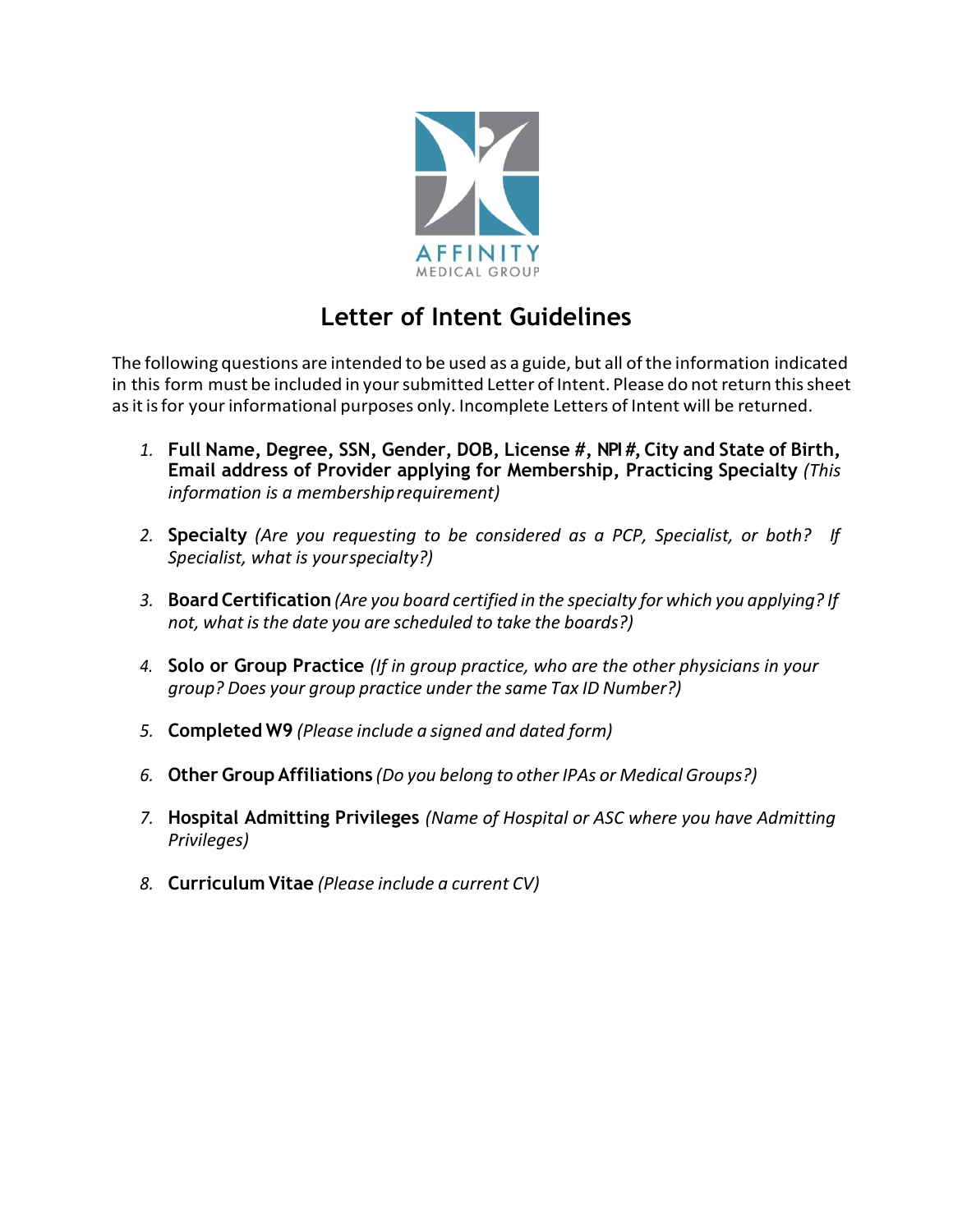

## **Affinity Medical Group Membership Request Form**

| □                                                                                                                                                                                                                                   | Primary Care $\Box$ Specialty Care                                                                                 |
|-------------------------------------------------------------------------------------------------------------------------------------------------------------------------------------------------------------------------------------|--------------------------------------------------------------------------------------------------------------------|
| <b>Provider Information</b>                                                                                                                                                                                                         |                                                                                                                    |
|                                                                                                                                                                                                                                     |                                                                                                                    |
|                                                                                                                                                                                                                                     | SSN: ____________________Gender: _______DOB: _____________License #: ______________________________                |
|                                                                                                                                                                                                                                     |                                                                                                                    |
|                                                                                                                                                                                                                                     |                                                                                                                    |
|                                                                                                                                                                                                                                     |                                                                                                                    |
| Have you previously applied for membership with Affinity Medical Group?                                                                                                                                                             |                                                                                                                    |
|                                                                                                                                                                                                                                     |                                                                                                                    |
| <b>Board Certifications</b>                                                                                                                                                                                                         |                                                                                                                    |
|                                                                                                                                                                                                                                     |                                                                                                                    |
| If Board eligible, when did you complete your residency or fellowship?                                                                                                                                                              |                                                                                                                    |
|                                                                                                                                                                                                                                     |                                                                                                                    |
|                                                                                                                                                                                                                                     | Sub-Specialty Board Certification: Cambridge Capitalism Cater Control Cate: Capitalism Control Certification:      |
| If Board eligible, when did you complete your residency or fellowship?                                                                                                                                                              |                                                                                                                    |
|                                                                                                                                                                                                                                     |                                                                                                                    |
|                                                                                                                                                                                                                                     | Do you use an EMR? $\Box$ No $\Box$ Yes (If Yes, which Electronic Medical Record system is used at your facility?) |
| <b>Practice Information</b>                                                                                                                                                                                                         |                                                                                                                    |
| $\square$ Solo Practice                                                                                                                                                                                                             | $\square$ Group Practice<br>(Please provide a participating provider roster)                                       |
|                                                                                                                                                                                                                                     |                                                                                                                    |
| <b>Primary Office Address:</b> Note that the set of the set of the set of the set of the set of the set of the set of the set of the set of the set of the set of the set of the set of the set of the set of the set of the set of |                                                                                                                    |
|                                                                                                                                                                                                                                     |                                                                                                                    |